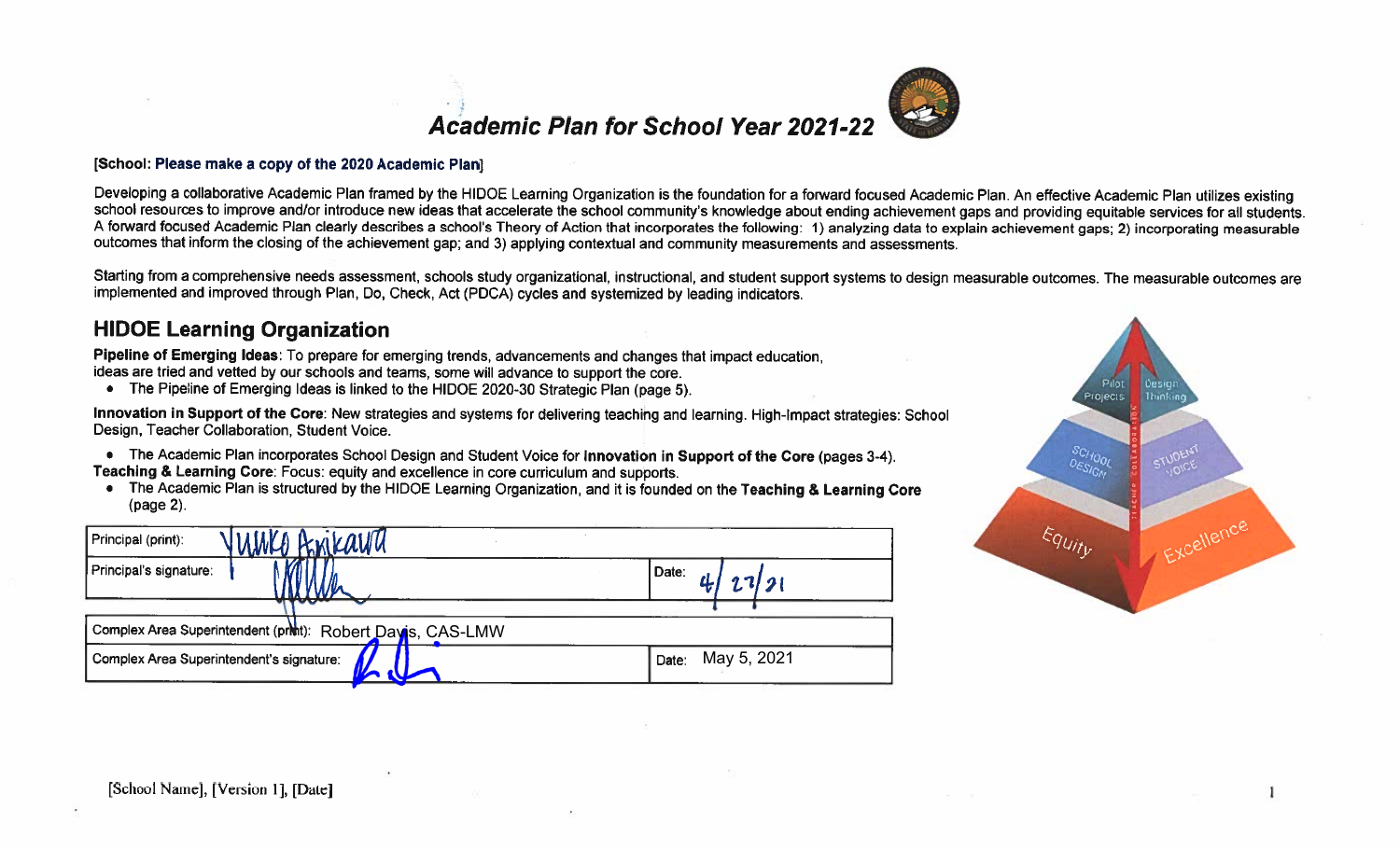

Developing a collaborative Academic Plan framed by the HIDOE Learning Organization is the foundation for a forward focused Academic Plan. An effective Academic Plan utilizes existing school resources to improve and/or introduce new ideas that accelerate the school community's knowledge about ending achievement gaps and providing equitable services for all students. A forward focused Academic Plan clearly describes a school's Theory of Action that incorporates the following: 1) analyzing data to explain achievement gaps; 2) incorporating measurable outcomes that inform the closing of the achievement gap; and 3) applying contextual and community measurements and assessments.

Starting from a comprehensive needs assessment, schools study organizational, instructional, and student support systems to design measurable outcomes. The measurable outcomes are implemented and improved through Plan, Do, Check, Act (PDCA) cycles and systemized by leading indicators.

### **HIDOE Learning Organization**

c

**Pipeline of Emerging Ideas**: To prepare for emerging trends, advancements and changes that impact education, ideas are tried and vetted by our schools and teams, some will advance to support the core.

★ The Pipeline of Emerging Ideas is linked to the HIDOE 2020-30 Strategic Plan (page 5).

**Innovation in Support of the Core**: New strategies and systems for delivering teaching and learning. High-Impact strategies: School Design, Teacher Collaboration, Student Voice.

★ The Academic Plan incorporates School Design and Student Voice for **Innovation in Support of the Core** (pages 3-4).

**Teaching & Learning Core**: Focus: equity and excellence in core curriculum and supports.

★ The Academic Plan is structured by the HIDOE Learning Organization, and it is founded on the **Teaching & Learning Core**  (page 2).

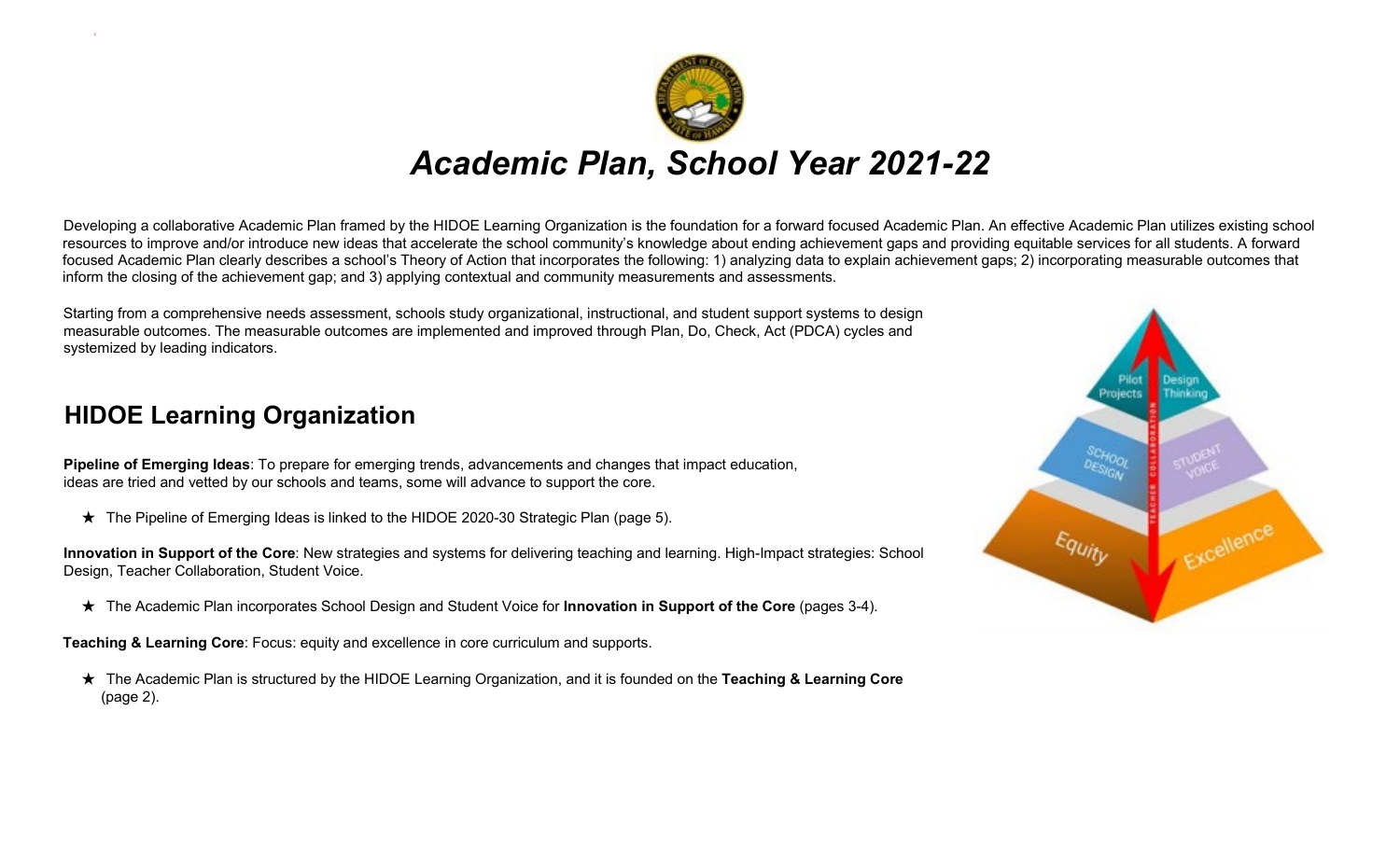

# **Teaching & Learning Core: Equity and Excellence**

In order to address equity, list the targeted subgroup(s) and their identified needs. Specifying enabling activities in the academic plan should address identified subgroup(s) and their needs.

| <b>Achievement Gap</b>                                                                                                                                                                                                                                                                                                                             | <b>Theory of Action</b>                                                                                                                                                                                                  | <b>Enabling Activity</b>                                                                                                                                                                                                                                                                                             |
|----------------------------------------------------------------------------------------------------------------------------------------------------------------------------------------------------------------------------------------------------------------------------------------------------------------------------------------------------|--------------------------------------------------------------------------------------------------------------------------------------------------------------------------------------------------------------------------|----------------------------------------------------------------------------------------------------------------------------------------------------------------------------------------------------------------------------------------------------------------------------------------------------------------------|
| Identify and describe an achievement gap including but not limited<br>to Special Education or English Learners or any other sub group.<br>The description must be gathered from a comprehensive needs<br>assessment (CNA), such as Title I CNA, WASC Self Study,<br>International Baccalaureate, and may include additional local<br>measurements. | What is your Theory of Action (if-then) to improve the<br>achievement gap?                                                                                                                                               | What are your <b>Enabling Activities</b> to improve the achievement<br>gap?                                                                                                                                                                                                                                          |
| Achievement gaps we will address are:<br>1. Mathematics<br>a. High needs vs Non-High Needs (29<br>points in 18-19)<br>b. Lack of achievement in math for students<br>with IEPs in Gr. 4 over the 18-19 and 19-20<br>school years<br>2. English Language Arts<br>a. High needs vs Non-High Needs (28 points<br>in $18-19$ )                         | If we provide targeted professional development,<br>curricular resources, and closely plan for and<br>monitor the students in the subgroup(s), then the<br>gap will close and achievement for students will<br>increase. | Provide high quality professional development<br>opportunities<br>Provide learning for all teachers and educational<br>assistants to address students with learning<br>challenges<br>Teach teachers how to identify students with<br>specific needs<br>Teach teachers how to keep data and track<br>student progress |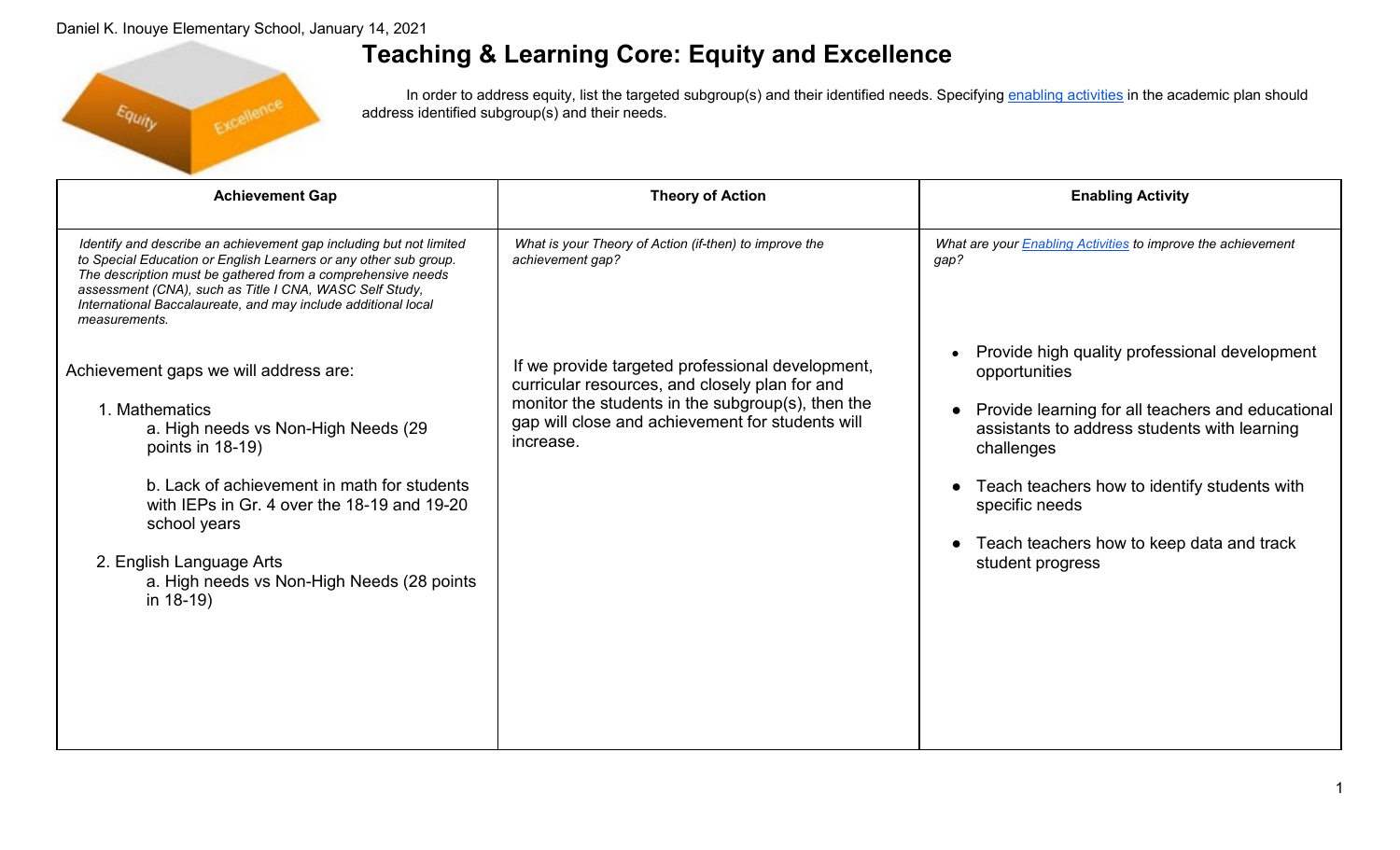

## **Innovation in Support of the Core: School Design and Student Voice**

Describe here your school contexts for School Design and Student Voice.

Our school design is based on the transient lives of our military children and promoting their voices through Project Based Learning.

Describe here your current and continuing initiatives that will further advance your 2021-22 School Design and Student Voice. Array of Student Support Services (Tripler, MFLC, SBBH, Student Success Advisors), Project Based Learning, Creativity, Family Learning, Well Rounded Education

Describe here your Conditions for Success for School Design and Student Voice Provide opportunities for students to have a well rounded educational experience.

| SY 2021-22 Measurable Outcomes                                                                                                                                                                                                                | SY 2022-23 Measurable Outcomes                                                                                                                                                                                                                              | SY 2023-24 Measurable Outcomes                                                                                                                                                                                                                                                                 |
|-----------------------------------------------------------------------------------------------------------------------------------------------------------------------------------------------------------------------------------------------|-------------------------------------------------------------------------------------------------------------------------------------------------------------------------------------------------------------------------------------------------------------|------------------------------------------------------------------------------------------------------------------------------------------------------------------------------------------------------------------------------------------------------------------------------------------------|
| What are your Measurable Outcomes around School Design and<br>Student Voice? What are you designing?                                                                                                                                          | What are your Measurable Outcomes around School Design and<br>Student Voice? What are you designing?                                                                                                                                                        | What are your Measurable Outcomes around School Design and<br>Student Voice? What are you designing?                                                                                                                                                                                           |
| Each teacher will implement at least 2 Project Based Learning<br>(PBL) opportunities each school year as measured by teacher<br>documentation and evidence collected by the school.                                                           | Each teacher will implement at least 2 Project Based Learning<br>(PBL) opportunities each school year and connect with a Hawai'i<br>community agency to be of service to them as measured by<br>teacher documentation and evidence collected by the school. | Each teacher will implement at least 2 Project Based Learning<br>(PBL) opportunities each school year and connect with a Hawai'i<br>community agency and visit them on a field trip and be of service<br>to them as measured by teacher documentation and evidence<br>collected by the school. |
| Students will offer their PBL presentations of learning to the most<br>appropriate audience and the school will host a student showcase<br>at least 1x per year as measured by teacher documentation and<br>evidence collected by the school. | Students will offer their PBL presentations of learning to the most<br>appropriate audience and the school will host a student showcase<br>at least 1x per year as measured by teacher documentation and<br>evidence collected by the school.               | Students will offer their PBL presentations of learning to the most<br>appropriate audience and the school will host a student showcase<br>at least 1x per year as measured by teacher documentation and<br>evidence collected by the school.                                                  |
| At least 20% of the student body will participate in creative<br>expression and idea creation as measured by documentation by<br>the school's Facilitator of Curiosity.                                                                       | At least 20% of the student body and 10% of teachers will<br>participate in creative expression and idea creation as measured<br>by documentation by the school's Facilitator of Curiosity.<br>Teachers will closely monitor student areas of need at least | At least 40% of the student body and 20% of teachers will<br>participate in creative expression and idea creation as measured<br>by documentation by the school's Facilitator of Curiosity.                                                                                                    |
| Teachers will closely monitor student areas of need at least<br>quarterly and make adjustments to instructional groups and<br>methodology as measured by teacher documentation and<br>evidence collected by the school                        | quarterly and make adjustments to instructional groups and<br>methodology as measured by teacher documentation and<br>evidence collected by the school                                                                                                      | Teachers will closely monitor student areas of need at least<br>quarterly and make adjustments to instructional groups and<br>methodology as measured by teacher documentation and<br>evidence collected by the school                                                                         |
|                                                                                                                                                                                                                                               |                                                                                                                                                                                                                                                             |                                                                                                                                                                                                                                                                                                |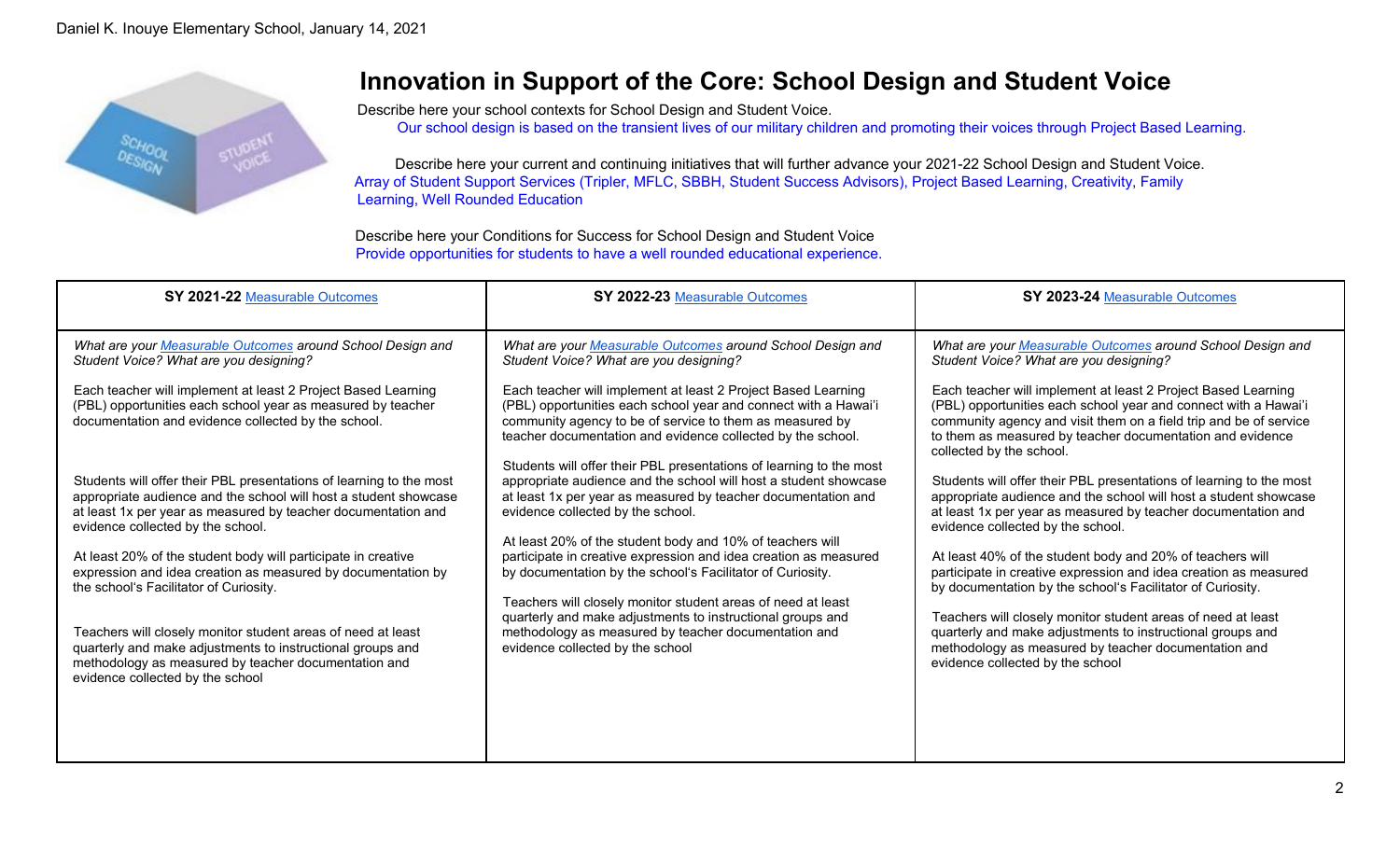| Why are you implementing them?                          | Why are you implementing them?                          | Why are you implementing them?                          |
|---------------------------------------------------------|---------------------------------------------------------|---------------------------------------------------------|
| Aligns with our school's vision of Explore, Discover,   | Aligns with our school's vision of Explore, Discover,   | Aligns with our school's vision of Explore, Discover,   |
| Create, Share                                           | Create, Share                                           | Create, Share                                           |
| Provide opportunities for students to express their     | Provide opportunities for students to express their     | Provide opportunities for students to express their     |
| voices.                                                 | voices.                                                 | voices.                                                 |
| Student centered approach to learning and permits       | Student centered approach to learning and permits       | Student centered approach to learning and permits       |
| creativity                                              | creativity                                              | creativity                                              |
| Inclusive and motivating for students who have          | Inclusive and motivating for students who have          | Inclusive and motivating for students who have          |
| different interests, needs, academic abilities,         | different interests, needs, academic abilities,         | different interests, needs, academic abilities,         |
| backgrounds, infuses prior learning and life            | backgrounds, infuses prior learning and life            | backgrounds, infuses prior learning and life            |
| experiences                                             | experiences                                             | experiences                                             |
| How will you know that they are causing an improvement? | How will you know that they are causing an improvement? | How will you know that they are causing an improvement? |
| Improvement in the community through service            | Improvement in the community through service            | Improvement in the community through service            |
| Parents will see growth in their children - confidence, | Parents will see growth in their children - confidence, | Parents will see growth in their children - confidence, |
| communication, knowledge, skills, excitement, etc.      | communication, knowledge, skills, excitement, etc.      | communication, knowledge, skills, excitement, etc.      |
| Student feedback (Panorama - student experience)        | Student feedback (Panorama - student experience)        | Student feedback (Panorama - student experience)        |

# **Innovation in Support of the Core: School Design and Student Voice**



**FOCUS ON SY 2021-22:** Crosswalk enabling activities, measurable outcomes, and budget outlay and monitoring.

| <b>Baseline Measurements</b> | Formative Measures | ∘Goals<br>הוו<br>sum<br>. |
|------------------------------|--------------------|---------------------------|
|                              |                    |                           |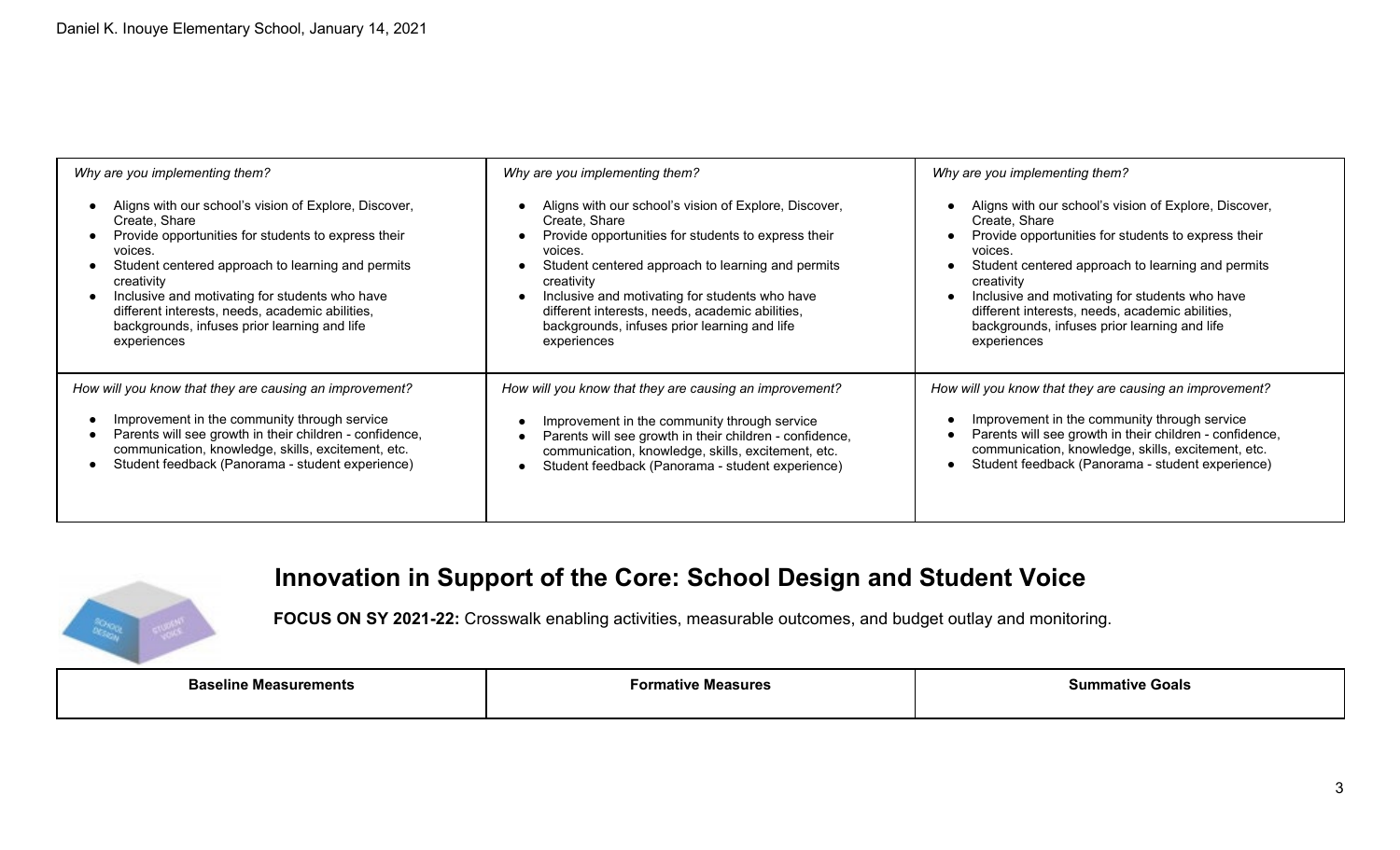| Student surveys for their perspectives<br>iReadv readiness<br>Parent Survey / Community Feedback | Student surveys for their perspectives<br>iReady growth<br>Parent Survey / Community Feedback | Increase in student positive perspective<br>Increase in student academic achievement<br>Increase in parent knowledge and perception of PBL<br>SBA Scores (increase in proficiency) |
|--------------------------------------------------------------------------------------------------|-----------------------------------------------------------------------------------------------|------------------------------------------------------------------------------------------------------------------------------------------------------------------------------------|
|--------------------------------------------------------------------------------------------------|-----------------------------------------------------------------------------------------------|------------------------------------------------------------------------------------------------------------------------------------------------------------------------------------|

#### **Staff & Student Outcomes (SY 2021-22)**

| <b>Measurable</b><br>Outcome(s)                                                                                                           | <b>Enabling Activity</b> | <b>Duration</b><br>Fall, Spring,<br>Yearlong | Source of<br><b>Funds</b><br>Program ID | <b>School Monitoring</b><br><b>Activity</b> | <b>Frequency</b><br>Q., Sem.,<br>Annual | <b>Complex Monitoring Activity</b><br>(to be completed by CAS) |
|-------------------------------------------------------------------------------------------------------------------------------------------|--------------------------|----------------------------------------------|-----------------------------------------|---------------------------------------------|-----------------------------------------|----------------------------------------------------------------|
| <b>Core Values &amp; Mindset</b><br>Mission, Vision Values Growth Mindset Community-Informed Learning Equity and Access Leadership Vision |                          |                                              |                                         |                                             |                                         |                                                                |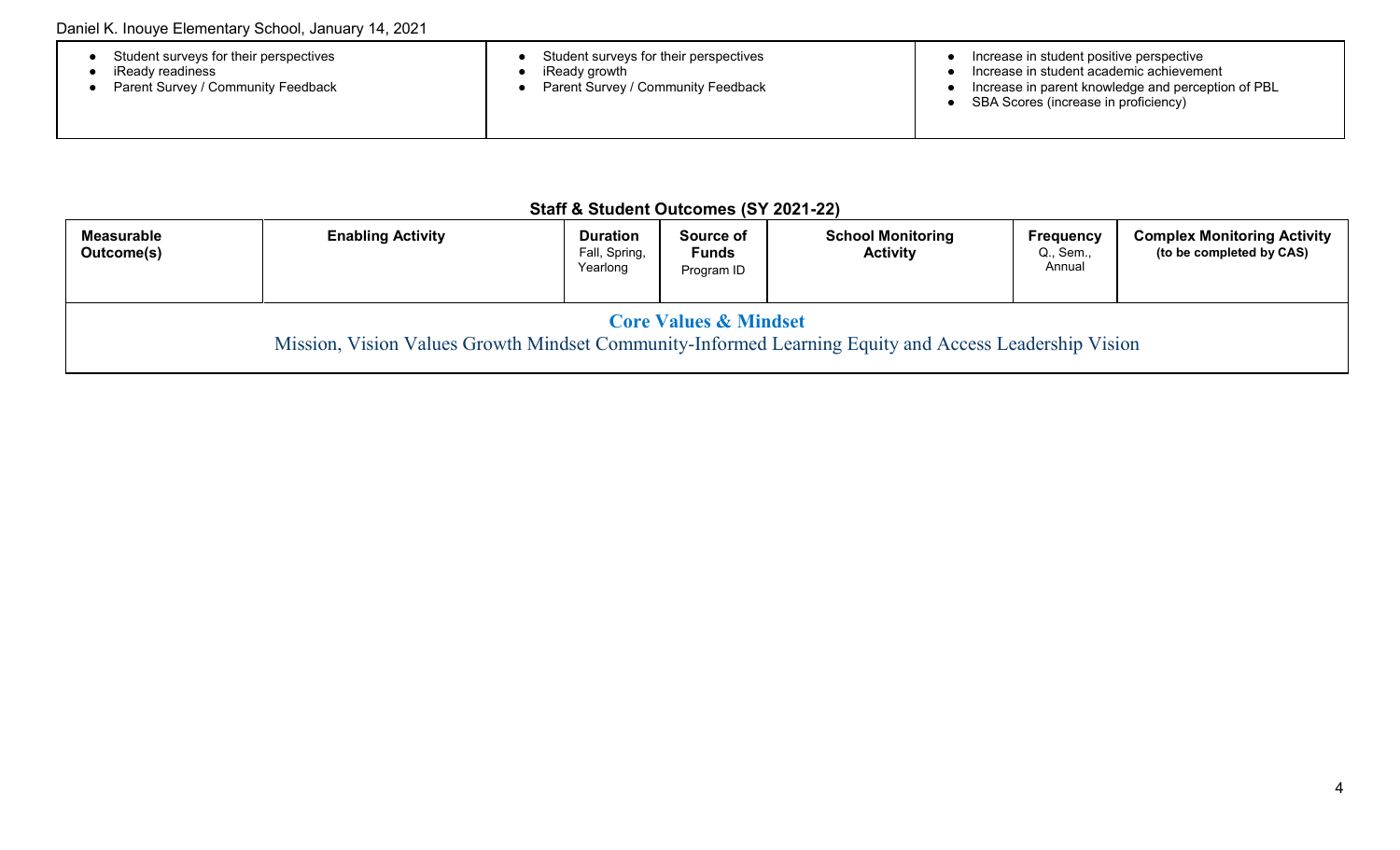Daniel K. Inouye Elementary School, January 14, 2021

| School vision, mission, and<br>values apparent in all<br>settings. | <b>STUDENTS</b><br>At the beginning of each semester, students<br>will have the opportunity to articulate their<br>learning / understanding of:<br>Eagles Pride and PBIS statements<br>Vision, Mission, Values<br>Technology Orientation Tailored to<br>Eagles Pride<br>Library Orientation                                                                                                                                                                                                                                                                     | Yearlong | <b>WSF</b> | Random sampling of<br>students ability to articulate<br>school vision / behavior<br>expectations<br><b>Student Success Advisor</b><br>Lessons<br>Panorama Data<br>Library Lessons & Student<br>experiences in the library                                                                          | Semester | Tiered Fidelity Inventory<br>Informal conversations with<br>students, staff, and faculty<br>Panorama Surveys |
|--------------------------------------------------------------------|-----------------------------------------------------------------------------------------------------------------------------------------------------------------------------------------------------------------------------------------------------------------------------------------------------------------------------------------------------------------------------------------------------------------------------------------------------------------------------------------------------------------------------------------------------------------|----------|------------|----------------------------------------------------------------------------------------------------------------------------------------------------------------------------------------------------------------------------------------------------------------------------------------------------|----------|--------------------------------------------------------------------------------------------------------------|
|                                                                    | <b>STAFF</b><br>$\rightarrow$ Opportunity to learn, know,<br>understand the school's vision,<br>mission, values<br>$\rightarrow$ Opportunity to observe what it looks<br>like on campus<br>$\rightarrow$ Provide or co-create lessons to teach<br>students about the school's vision,<br>mission, values<br>$\rightarrow$ Utilize vocabulary of vision, mission,<br>Eagles Pride<br>$\rightarrow$ Promote our school values and<br>expectations through school-wide<br>activities<br>$\rightarrow$ Articulate and teach school wide<br>behavioral expectations. |          |            | -----------------------------<br>$\rightarrow$ Prof. dev. (doc of trainings,<br>certs for all staff)<br>Classroom visits<br>$\rightarrow$<br>$\rightarrow$ Lessons for students related to<br>vision, mission, values<br>$\rightarrow$ Post vision, mission, and<br>behavioral expectation posters |          |                                                                                                              |

| <b>Measurable</b><br>Outcome(s)                                                                                                                                                                | <b>Enabling Activity</b> | <b>Duration</b><br>Fall, Spring,<br>Yearlong | Source of<br><b>Funds</b><br>Program ID | <b>School Monitoring</b><br><b>Activity</b> | <b>Frequency</b><br>Q., Sem.,<br>Annual | <b>Complex Monitoring Activity</b><br>(to be completed by CAS) |  |
|------------------------------------------------------------------------------------------------------------------------------------------------------------------------------------------------|--------------------------|----------------------------------------------|-----------------------------------------|---------------------------------------------|-----------------------------------------|----------------------------------------------------------------|--|
| <b>Curriculum &amp; Learning Design</b><br>Standards-Based & Industry-Vetted Curriculum Innovation Through Partnerships Choice, Voice & Collaboration Access Through Design Learning Materials |                          |                                              |                                         |                                             |                                         |                                                                |  |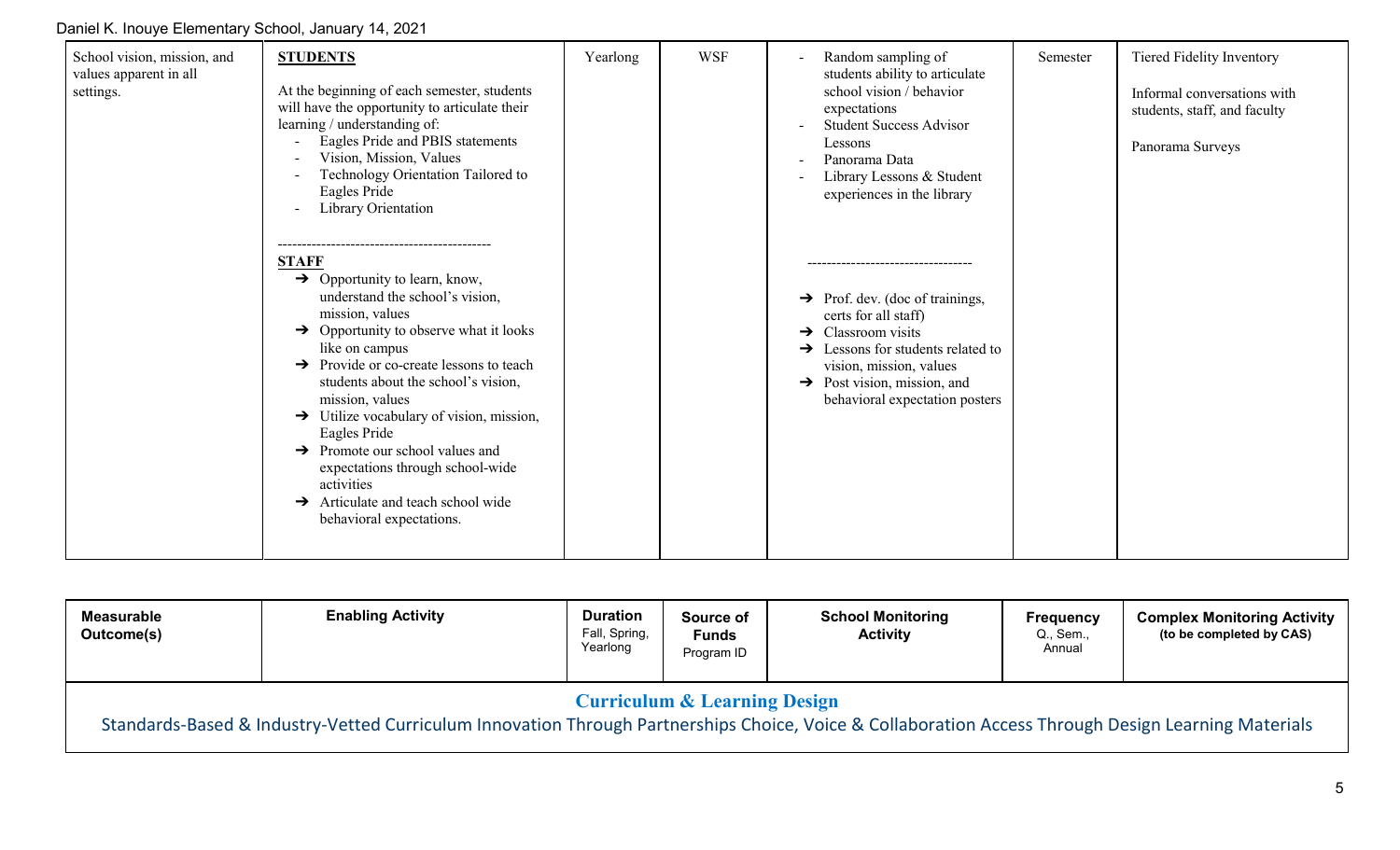Daniel K. Inouye Elementary School, January 14, 2021

| Completion of 2 PBL<br>opportunities over the course<br>of the school year.<br><b>WASC Critical Area</b><br>Continue to integrate<br>technology and enhance<br>project / problem based<br>learning into their IDUs. | <b>STUDENTS</b><br>Participate in 2 GOLD standard PBL<br>units<br><b>STAFF</b><br>Schoolwide Driving Question -<br>→<br>Timelines and Deadlines<br>Forming / Fostering partnerships with<br>→<br>community organizations<br>Feedback and/or mentoring for PBL<br>→<br>PBL collaboration periods<br>$\rightarrow$ | Yearlong | <b>WSF</b> | Presentations of Learning<br><b>Student Showcases</b><br>------------------------------<br><b>Articulation Schedule</b><br>$\rightarrow$<br>$\rightarrow$ Project Based Lesson Plans<br>/ Topics<br>$\rightarrow$ Professional Learning<br>$\rightarrow$ Opportunities<br>Presentations of Learning<br>$\rightarrow$<br>$\rightarrow$ Student Showcases | Quarterly<br>monitoring of<br>progress | Project Based Lesson<br>Plans / Topics<br>Presentations of<br>Learning<br><b>Student Showcases</b> |
|---------------------------------------------------------------------------------------------------------------------------------------------------------------------------------------------------------------------|------------------------------------------------------------------------------------------------------------------------------------------------------------------------------------------------------------------------------------------------------------------------------------------------------------------|----------|------------|---------------------------------------------------------------------------------------------------------------------------------------------------------------------------------------------------------------------------------------------------------------------------------------------------------------------------------------------------------|----------------------------------------|----------------------------------------------------------------------------------------------------|
| Faculty meetings will be<br>identified for the purpose of<br>vertical articulation.<br><b>WASC Critical Area</b>                                                                                                    | <b>STUDENTS</b><br>Transition meetings between settings<br>and grade levels                                                                                                                                                                                                                                      | Yearlong | <b>WSF</b> | Master schedule which identifies<br>specific meetings for these specific<br>purposes                                                                                                                                                                                                                                                                    | Quarterly<br>monitoring of<br>progress | Master schedule which<br>identifies specific meetings<br>for these specific purposes               |

| CCSS in both ELA and<br>mathematics |
|-------------------------------------|
|-------------------------------------|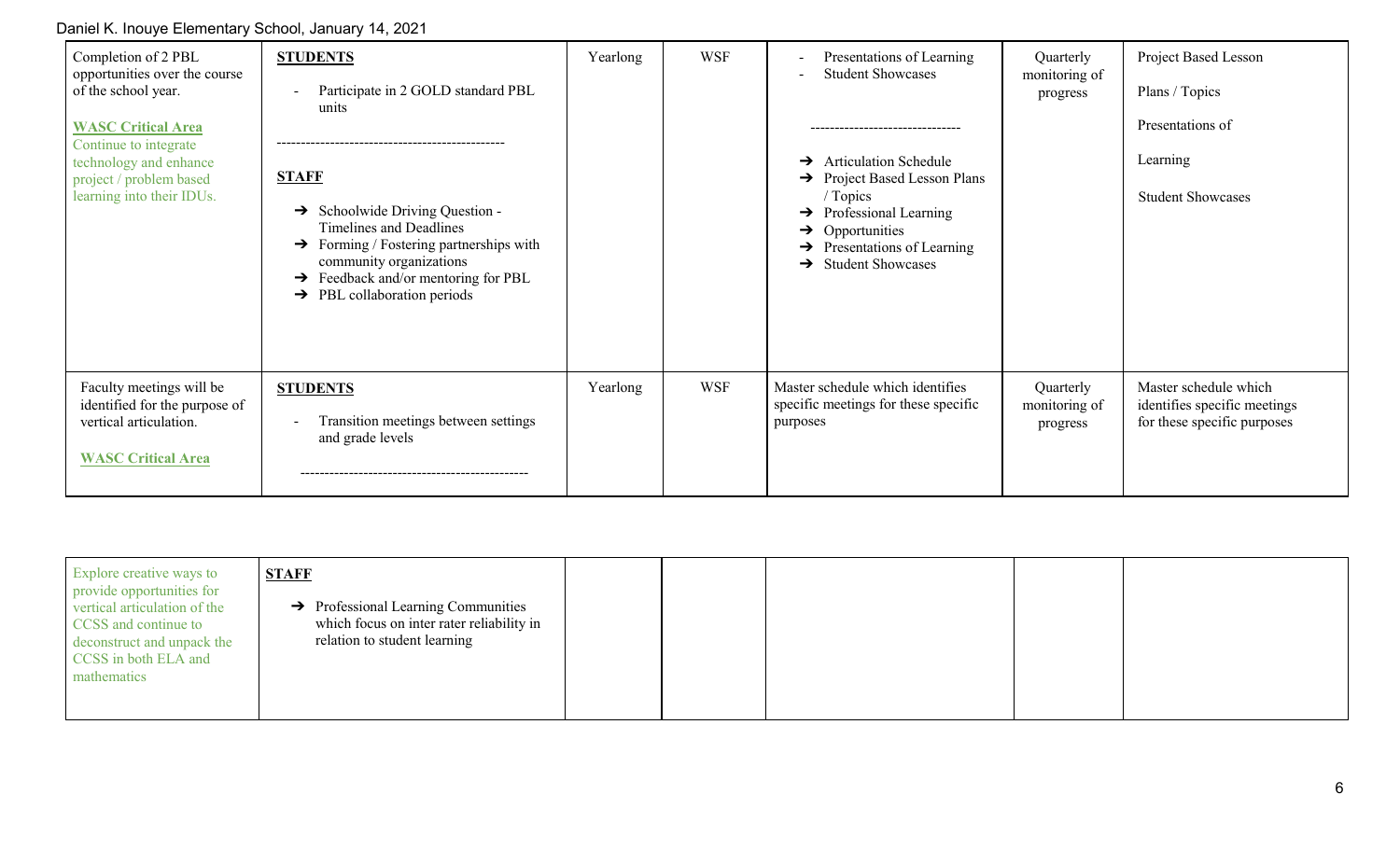Daniel K. Inouye Elementary School, January 14, 2021

| <b>Measurable</b><br>Outcome(s)                                                                                                                                                                                                                                                                                               | <b>Enabling Activity</b>                                                                                                                                                                                                                                                                                                       | <b>Duration</b><br>Fall, Spring,<br>Yearlong | Source of<br><b>Funds</b><br>Program ID | <b>School Monitoring</b><br><b>Activity</b>                                                                                                                                                                 | <b>Frequenc</b><br>Q., Sem.,<br>Annual | <b>Complex Monitoring Activity</b><br>(to be completed by CAS) |  |  |  |
|-------------------------------------------------------------------------------------------------------------------------------------------------------------------------------------------------------------------------------------------------------------------------------------------------------------------------------|--------------------------------------------------------------------------------------------------------------------------------------------------------------------------------------------------------------------------------------------------------------------------------------------------------------------------------|----------------------------------------------|-----------------------------------------|-------------------------------------------------------------------------------------------------------------------------------------------------------------------------------------------------------------|----------------------------------------|----------------------------------------------------------------|--|--|--|
| <b>Student Learning Products &amp; Voice</b><br>Personalized Learning Student Agency Academic Showcases Inquiry and Problem Solving College and Career Pathways                                                                                                                                                               |                                                                                                                                                                                                                                                                                                                                |                                              |                                         |                                                                                                                                                                                                             |                                        |                                                                |  |  |  |
| Communication (PBL)                                                                                                                                                                                                                                                                                                           | <b>STUDENTS</b>                                                                                                                                                                                                                                                                                                                | Yearlong                                     | <b>WSF</b>                              |                                                                                                                                                                                                             | Quarterly                              | Class Schedules                                                |  |  |  |
| Students will improve on<br>various genres of writing<br>over the course of a quarter<br>as measured by the quarterly<br>assessment.<br><b>WASC Critical Area</b><br>Develop a school-wide<br>writing plan that includes a<br>vertically articulated<br>Writing continuum and a<br>method to monitor grade<br>level progress. | Students will learn all genres and traits<br>of successful writers.<br><b>STAFF</b><br>Teachers will teach specific writing<br>→<br>lessons which include (letter formation,<br>spelling, sentence structure, grammar,<br>voice, purpose, organization)<br>Being a Writer<br><b>Six Traits</b><br>Wonders<br>Writer's Workshop |                                              |                                         | Student work samples<br>$\overline{\phantom{a}}$<br>$\rightarrow$ Grade level curriculum guides<br>$\rightarrow$ Classroom schedule<br>$\rightarrow$ Quarterly writing assessments<br>Pre & Post<br>Rubrics |                                        | Class Data & Samples<br>Grade Level Data & Samples             |  |  |  |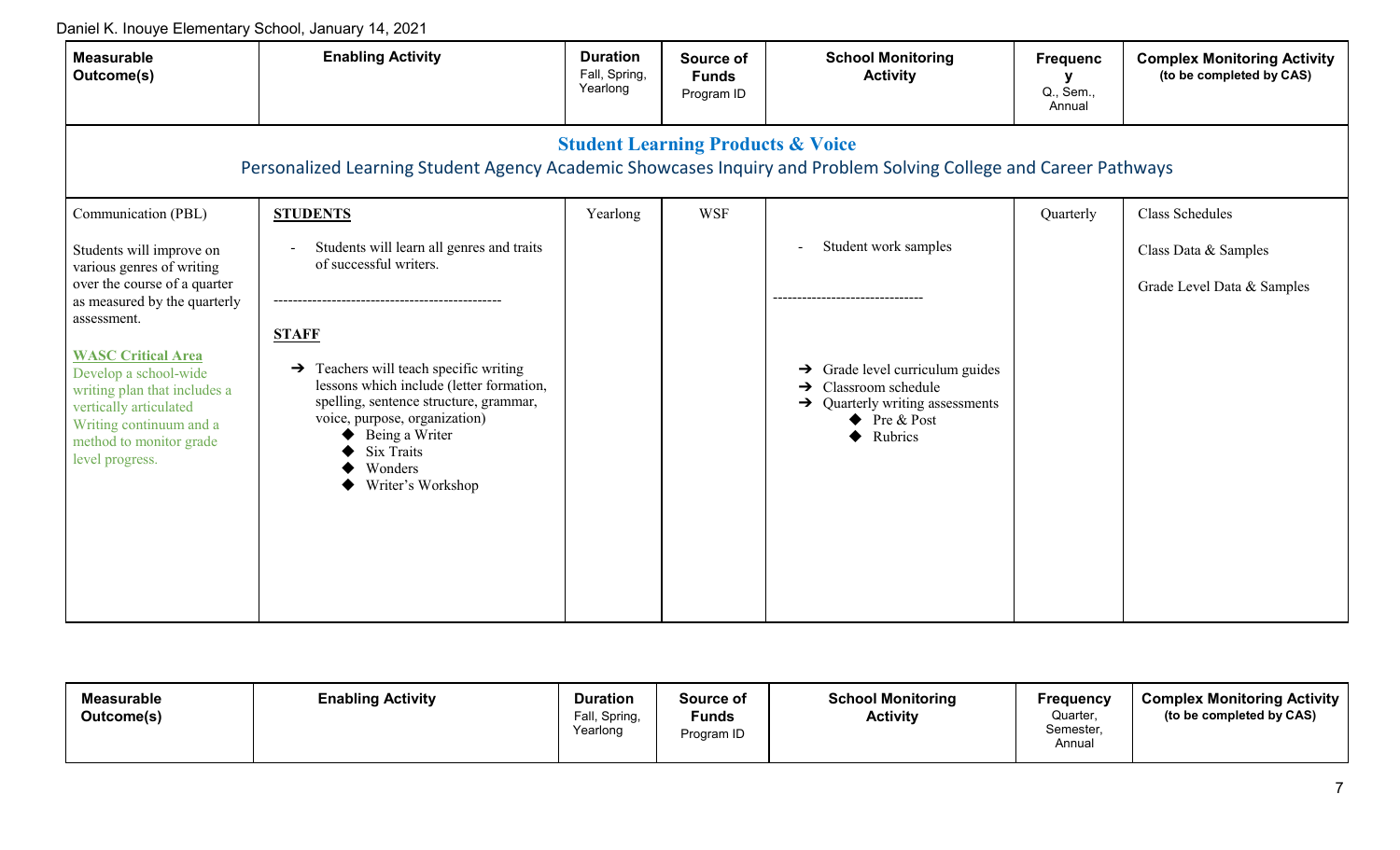| <b>Infrastructure</b><br>Technology to Design, Iterate & Collaborate Multi Tiered Systems of Support Capacity Building Use of Time Learning Spaces                                                                                                                                                     |                                                                                                                                                                                                                                                                                                                                                                                                                                                          |          |     |                                                                                                                                                                                                                                                                                                               |           |                                                                                          |  |  |
|--------------------------------------------------------------------------------------------------------------------------------------------------------------------------------------------------------------------------------------------------------------------------------------------------------|----------------------------------------------------------------------------------------------------------------------------------------------------------------------------------------------------------------------------------------------------------------------------------------------------------------------------------------------------------------------------------------------------------------------------------------------------------|----------|-----|---------------------------------------------------------------------------------------------------------------------------------------------------------------------------------------------------------------------------------------------------------------------------------------------------------------|-----------|------------------------------------------------------------------------------------------|--|--|
| Grade levels will work with<br>instructional support staff to<br>meet the needs of all<br>students.<br><b>WASC Critical Area</b><br>Develop a plan to maintain<br>the present level of support<br>for Tier III students by<br>classroom teachers as<br>resources become more<br>limited by budget cuts | <b>STUDENTS</b><br>Universal screener 3x per year (fall,<br>winter, spring)<br>Interventions for critical needs students<br>5x per week for at least 15 minutes in<br>the classroom<br><b>STAFF</b><br>$\rightarrow$ Analyze data and create a document to<br>track the successes and needs of students<br>$\rightarrow$ Identify a specific strategy to be used<br>during an intervention period to address<br>the needs of students with similar needs | Yearlong | WSF | Increased student progress<br>throughout the school year<br>Increase in the number of<br>students performing on grade<br>level<br>Articulation periods for the<br>$\rightarrow$<br>purpose of identifying<br>students and creating plans<br>$\rightarrow$ Focused walkthroughs<br>during intervention periods | Quarterly | Universal Screening Data<br>Grade Level Data Sheets<br><b>Intervention Plans</b>         |  |  |
| DKIES will provide<br>mentoring to new teachers<br>to the profession (beginning<br>and probationary), new to<br>the school, and those who<br>need assistance.                                                                                                                                          | <b>STUDENTS</b><br>Students will have high quality teaching<br>and learning regardless of whether their<br>teacher is new or new to the school or<br>in need of assistance                                                                                                                                                                                                                                                                               | Yearlong | WSF | High quality teaching and<br>learning in every classroom                                                                                                                                                                                                                                                      | Quarterly | Data on new teachers<br>Data on new teachers to the<br>school<br>Mentor to teacher ratio |  |  |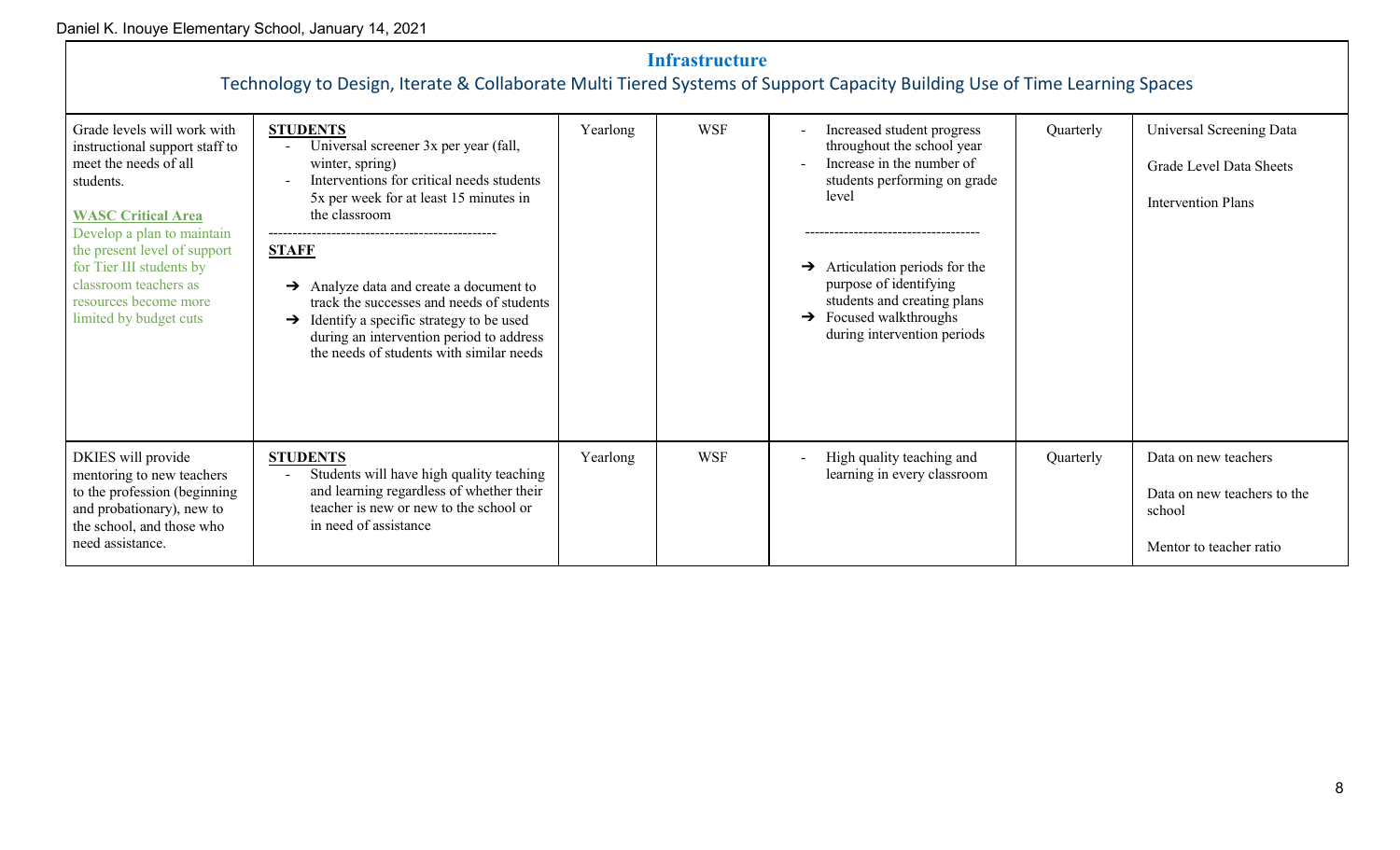| <b>WASC Recommendation</b><br>Continue to provide<br>mentoring support and<br>professional<br>development for<br>beginning and<br>probationary teachers                                                                                                                                                                                                                                                       | <b>STAFF</b><br>$\rightarrow$ Identified school level mentors<br>$\rightarrow$ District Staff Support<br>$\rightarrow$ Professional Development<br>$\rightarrow$ New Teacher Orientation<br>$\rightarrow$ Technology Orientation |          |            | $\rightarrow$ Mentor logs<br>$\rightarrow$ Documentation of supports<br>provided<br>$\rightarrow$ Calendared dates for specific<br>activities         |           |                                                                                                                         |
|---------------------------------------------------------------------------------------------------------------------------------------------------------------------------------------------------------------------------------------------------------------------------------------------------------------------------------------------------------------------------------------------------------------|----------------------------------------------------------------------------------------------------------------------------------------------------------------------------------------------------------------------------------|----------|------------|-------------------------------------------------------------------------------------------------------------------------------------------------------|-----------|-------------------------------------------------------------------------------------------------------------------------|
| Each grade level will have<br>an opportunity to have<br>facilitated articulation<br>sessions during the school<br>day for the purpose of grade<br>level alignment, to address<br>student needs, and to grow<br>professionally.                                                                                                                                                                                | <b>STUDENTS</b><br>Students will receive challenging and<br>appropriate instruction as a result of<br>teacher articulation sessions.<br><b>STAFF</b>                                                                             | Yearlong | <b>WSF</b> | Student tracking and<br>intervention plans<br>Daily lessons as evidenced<br>by teacher / grade level<br>plans<br>------------------------------------ | Quarterly | Student tracking and<br>intervention plans<br>School articulation schedule<br>with identified purposes and<br>outcomes. |
| <b>WASC Recommendation</b><br>Continue to allocate time<br>for prof. development and<br>teacher articulation to<br>further develop PBLs, to<br>monitor the use of the<br>writing continuum, and to<br>discuss the efficacy and<br>implementation of the<br>newly adopted curriculum.<br><b>WASC Critical Area</b><br>Continue to explore ways<br>of collecting and sharing<br>data about program<br>efficacy. | $\rightarrow$ Grade levels will have facilitated<br>articulation sessions which are aligned<br>with school priority areas and student<br>needs.                                                                                  |          |            | $\rightarrow$ School articulation schedule<br>with identified purposes and<br>outcomes.                                                               |           |                                                                                                                         |